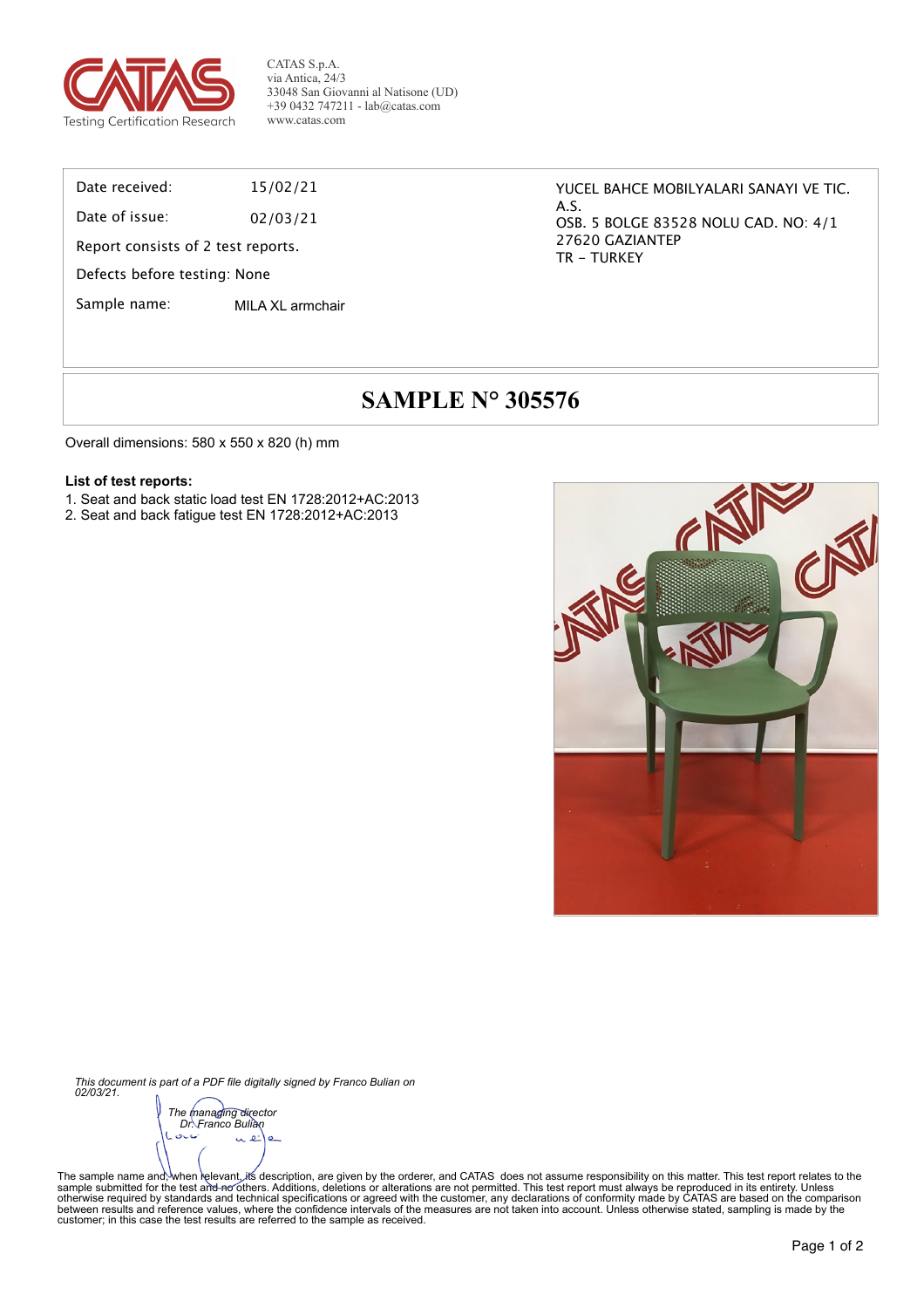

CATAS S.p.A. via Antica, 24/3 33048 San Giovanni al Natisone (UD)  $+390432747211 - lab@catas.com$ www.catas.com

# **SAMPLE N° 305576**

Date of issue: Sample weight: Sample name:

02/03/21 Not determined MILA XL armchair



Side view



Rear view



Bottom view

The sample name and, when relevant, its description, are given by the orderer, and CATAS does not assume responsibility on this matter. This test report relates to the sample submitted for the test and no others. Additions, deletions or alterations are not permitted. This test report must always be reproduced in its entirety. Unless otherwise required by standards and technical specifications or agreed with the customer, any declarations of conformity made by CATAS are based on the comparison between results and reference values, where the confidence intervals of the measures are not taken into account. Unless otherwise stated, sampling is made by the customer; in this case the test results are referred to the sample as received.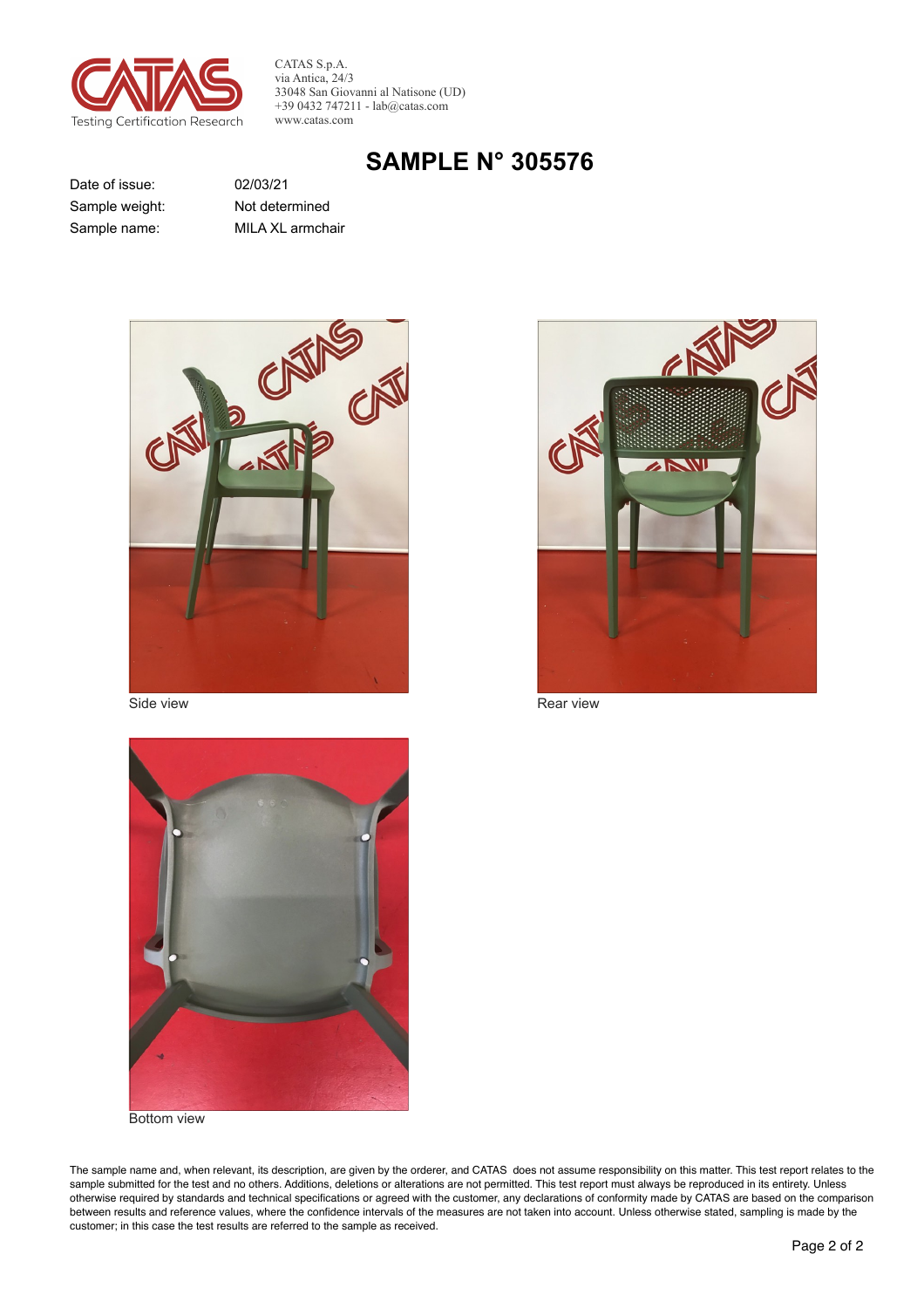

CATAS S.p.A. via Antica, 24/3 33048 San Giovanni al Natisone (UD) +39 0432 747211 - lab@catas.com www.catas.com

Testing site: via Antica, 24/3 33048 San Giovanni al Natisone (UD) tel. +39 0432 747211 lab@catas.com



 $LAB\ N^\circ$  0027 L<br>Membro degli MRA EA, IAF e ILAC

## TEST REPORT 305576 / 1

| Revision:      | O        |
|----------------|----------|
| Date received: | 15/02/21 |
| Date of test:  | 22/02/21 |
| Date of issue: | 02/03/21 |



Sample name: MILA XL armchair

YUCEL BAHCE MOBILYALARI SANAYI VE TIC. A.S. OSB. 5 BOLGE 83528 NOLU CAD. NO: 4/1 27620 GAZIANTEP TR - TURKEY

## **Seat and back static load test EN 1728:2012+AC:2013**

#### **Test performed according to EN 581-2:2015**

Seat and back static load test, clause 6.4, EN 1728:2012+AC:2013

Test results:

| Seat load<br>N | Back force<br>N | <b>Number</b><br>of cycles | Remarks    |
|----------------|-----------------|----------------------------|------------|
| 2.000          | 510             | $10 \times 10 s$           | No defects |
| 2.000          | 510             | $1 \times 30$ min          | No defects |

Note:

According to EN 1728:2012+AC:2013, back force has been reduced from 560 N to 510 N to avoid tipping.

Seat front edge static load, clause 6.5, EN 1728:2012+AC:2013

| Seat load<br>N | Number<br>of cycles | Remarks    |
|----------------|---------------------|------------|
| 1.300          | 10                  | No defects |

Note:

The test results comply with the requirements in clause 7.2.2 a), b), c) and d) of EN 581-2:2015, contract level.

*This test report is part of a PDF file digitally signed by Franco Bulian on 02/03/21.*

*The managing director Dr. Franco Bulian* $\sim$ 

The sample name and∖ when∖relevant, ifs description, are given by the orderer, and CATAS does not assume responsibility on this matter. This test report relates to the<br>sample submitted for the test ànd ne^others. Additio between results and reference values, where the confidence intervals of the measures are not taken into account. Unless otherwise stated, sampling is made by the<br>customer; in this case the test results are referred to the